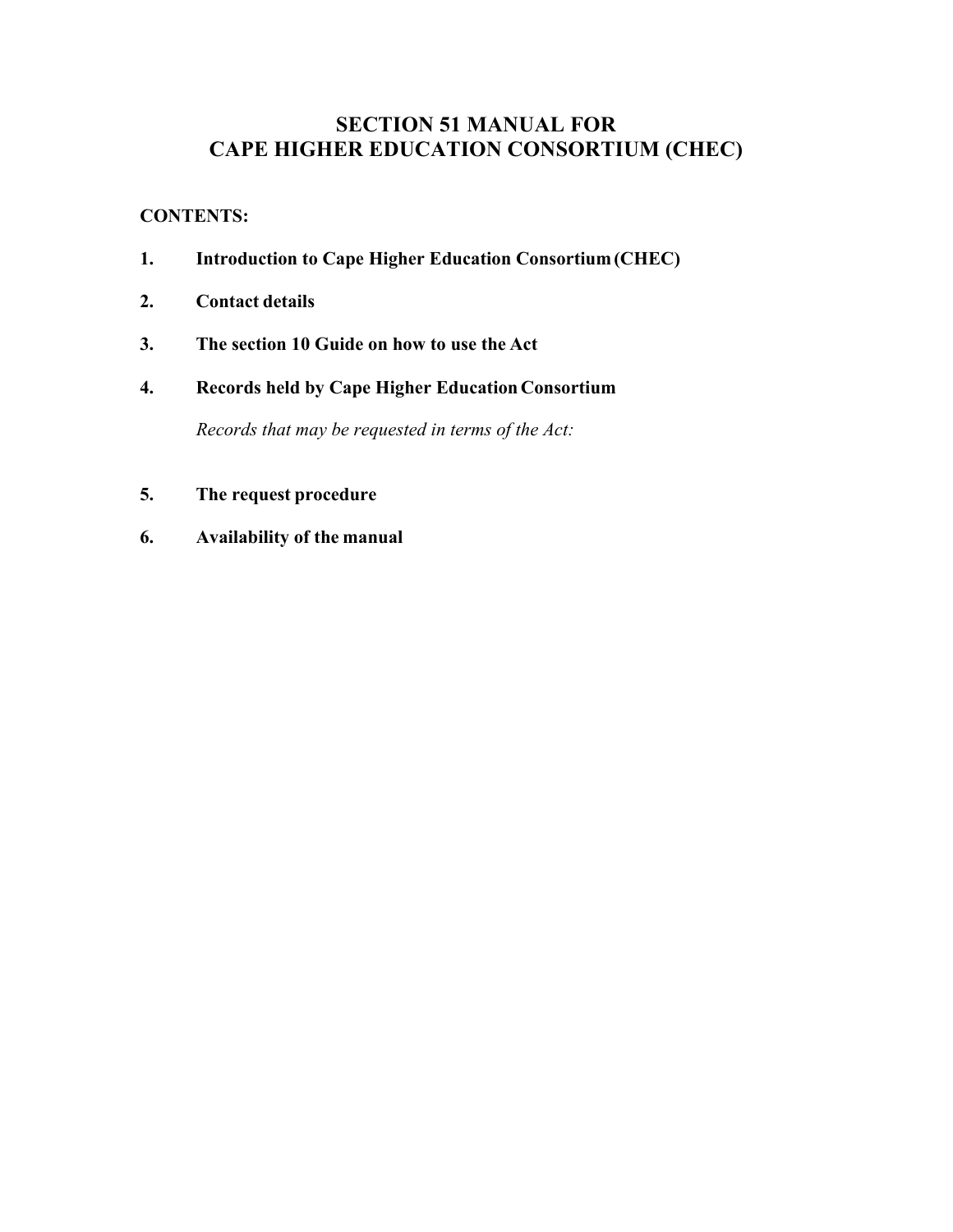## **1. Introduction to Cape Higher Education Consortium (CHEC)**

The main purpose of the Company is to facilitate regional co-operation between participating Public Higher Education Institutions in the Western Cape; and to promote a spirit of partnership and shared values, with a view to achieving operational efficiencies and a rationalisation of resources, including the establishment of integrated systems and planning; the development of a common infrastructure, including shared facilities and equipment; and the co-ordination of administrative processes and academic programmes

Registration Number: 2003/003131/08

## **Board of directors:**

Professor Vivienne Lawack – University of the Western Cape (UWC) Professor Nico Koopman – Stellenbosch University (SU) Professor Loretta Feris – University of Cape Town (UCT) Rishidaw Balkaran – CPUT Professor Martin Oosthuizen – CHEC Professor Pamela Dube – UWC Professor Eugene Cloete – SU Professor Lis Lange - UCT Professor Marshall Sheldon – CPUT

| <b>Executive Director:</b> | Prof Martin Oosthuizen                               |
|----------------------------|------------------------------------------------------|
| Auditors:                  | Nexia SAB&T, P.O. Box 12544, N1 City, Goodwood, 7463 |

Registered office: The Vineyards Office Estate, Chardonnay House, 99 Jip de Jager Drive, Bellville 7530

## **2. Contact details**

## **Information Officer**:

Prof Martin Oosthuizen Executive Director

*Physical Address:* The Vineyards Office Estate, Chardonnay House, 99 Jip de Jager Drive, Bellville 7530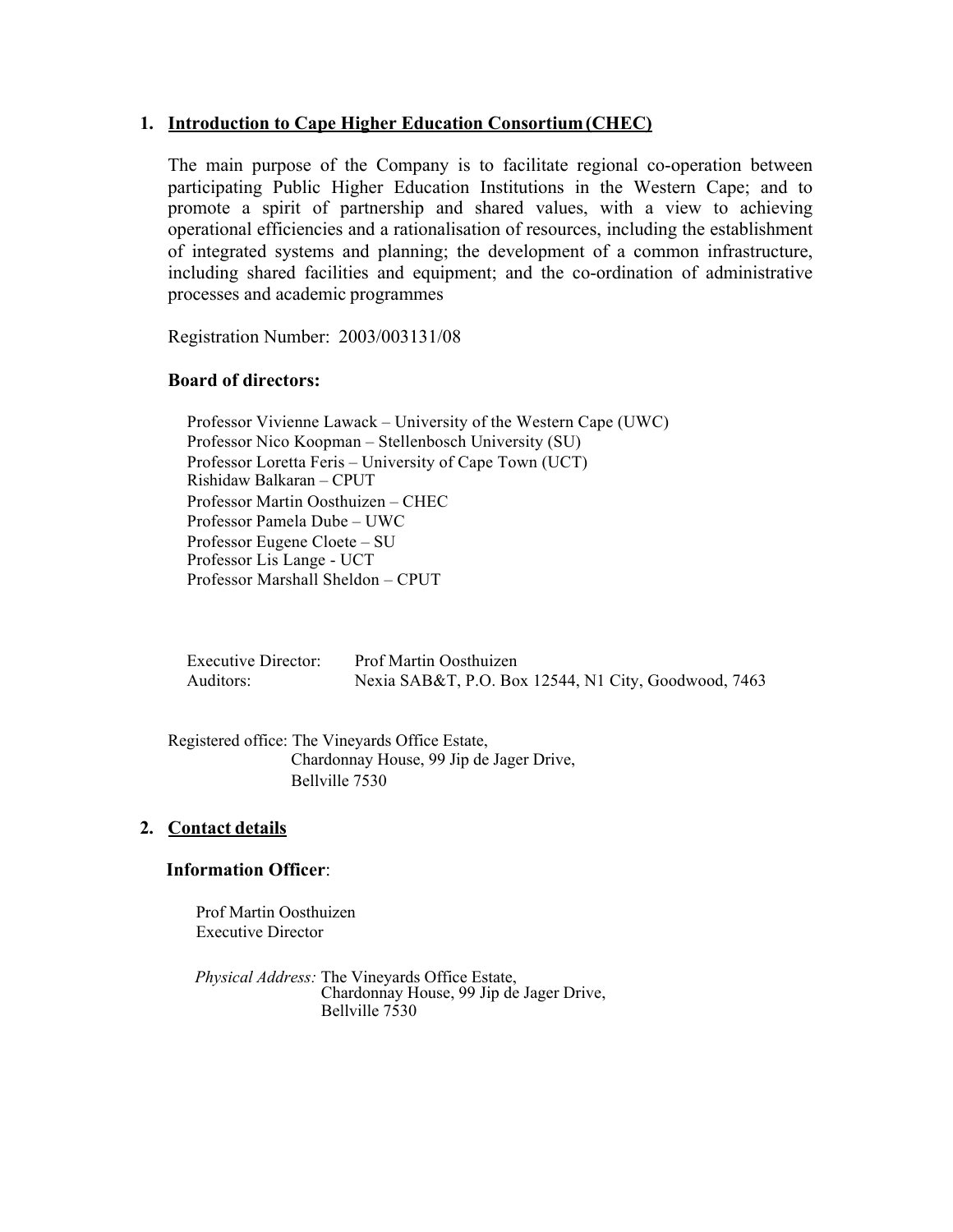- $Telephone number:$
- · *Email address:* Eileen@chec.ac.za
- · *Web address:* www.chec.ac.za

## **3. The section 10 Guide on how to use the Act**

The Guide is available from the South African Human Rights Commission. Please direct any queries to:

#### **The South African Human Rights Commission:**

| <b>PAIA Unit</b>                          |                   |
|-------------------------------------------|-------------------|
| The Research and Documentation Department |                   |
| Postal address:                           | Private Bag 2700  |
|                                           | Houghton          |
|                                           | 2041              |
| Telephone:                                | $+2711484 - 8300$ |
| Fax                                       | $+2711484-0582$   |
| Website:                                  | www.sahrc.org.za  |
| $E$ -mail:                                | PAIA@sahrc.org.za |

# **4. Records held by Cape Higher Education Consortium (CHEC)**

## **Records that may be requested in terms of this Act:**

## **Records held in terms of the following**:

Registrations:

Certificate of Incorporation and Memorandum and Articles of Association Value Added Taxation Income Taxation exemption

*Administered by UCT and records held there:*  Employees Taxation Unemployment Insurance Fund Compensation for Occupational Injuries and Health Diseases Regional Service Council Levies – Cape Metropolitan Council Skills Development Levies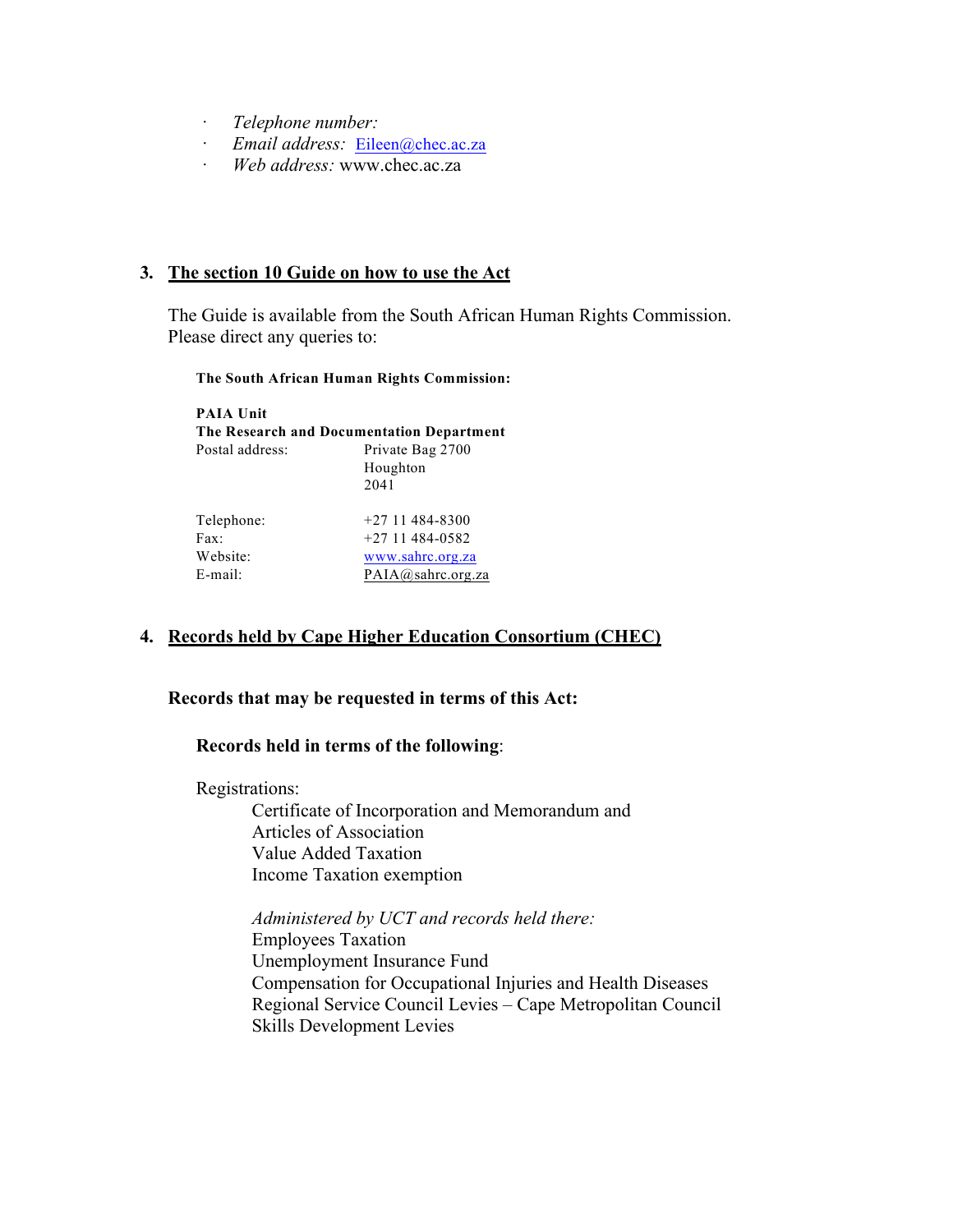#### **Records held at the registered office**:

Founding documents Annual financial statements

#### **Records held at the physical address:**

Finance records Annual Financial Statements Financial reports and printouts (trial balances, ledgers etc.) Budgets Fixed Asset register Invoices for services Petty cash records Supporting vouchers Bank statements VAT records

#### Human Resources records

Confidential Personnel files (including employment contracts, job descriptions etc.) Payroll records Staff Policy Manual

*Administered by UCT and records held there:* Employees tax records Skills development records Unemployment insurance records Compensation for Injuries and Diseases

Administration records

Supplier contracts Guarantees, warranties & user manuals Stationery requirements List of software in use **Correspondence** Minutes of Board meetings

#### **5. The request procedures**

*Form of request:*

• The requester must use the prescribed form to make the request for access to a record. This must be made to the head of the private body. This request must be made to the address, fax number or electronic mail address of the body concerned [*s 53(1)*].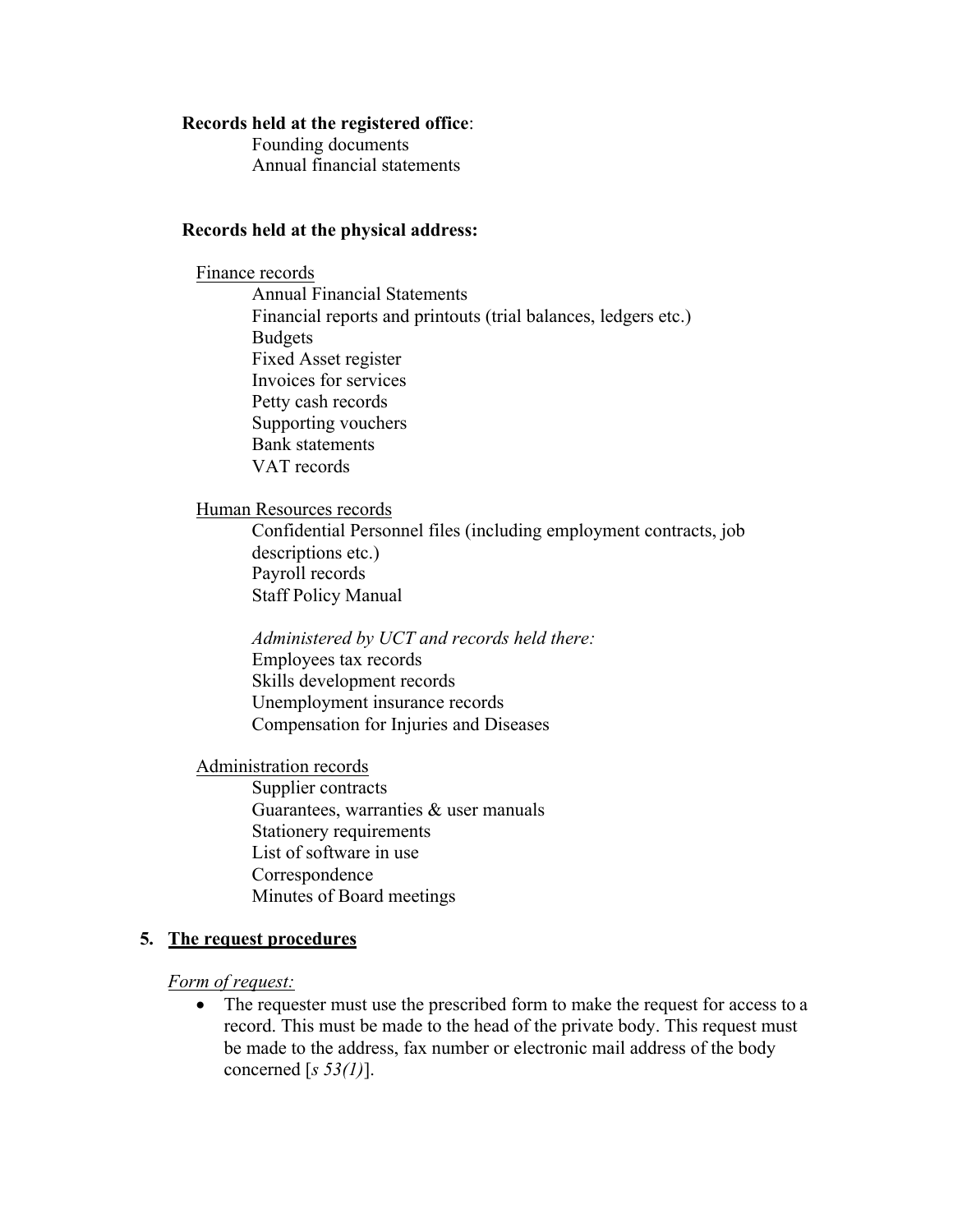- The requester must provide sufficient detail on the request form to enable the head of the private body to identify the record and the requester. The requester should also indicate which form of access is required. The requester should also indicate if any other manner is to be used to inform the requester and state the necessary particulars to be so informed [*s 53(2)(a) and (b) and (c)*].
- The requester must identify the right that is sought to be exercised or to be protected and provide an explanation of why the requested record is required for the exercise or protection of that right [*s 53(2)(d)*].
- If a request is made on behalf of another person, the requester must then submit proof of the capacity in which the requester is making the request to the satisfaction of the head of the private body [*s 53(2)(f)*].

## *Fees:*

A requester who seeks access to a record containing personal information about that requester is not required to pay the request fee. Every other requester, who is not a personal requester, must pay the required request fee:

- The head of the private body must notify the requester (other than a personal requester) by notice, requiring the requester to pay the prescribed fee (if any) before further processing the request [*s 54(1)*].
- The fee that the requester must pay to a private body is R50. The requester may lodge an application to the court against the tender or payment of the request fee [*s 54(3)(b)*].
- After the head of the private body has made a decision on the request, the requester must be notified in the required form.
- If the request is granted then a further access fee must be paid for the search, reproduction, preparation and for any time that has exceeded the prescribed hours to search and prepare the record for disclosure [*s 54(6)*].

# **6. Availability of the manual**

This manual is available for inspection at the offices of Cape Higher Education Consortium free of charge; and copies are available with the South African Human Rights Commission.